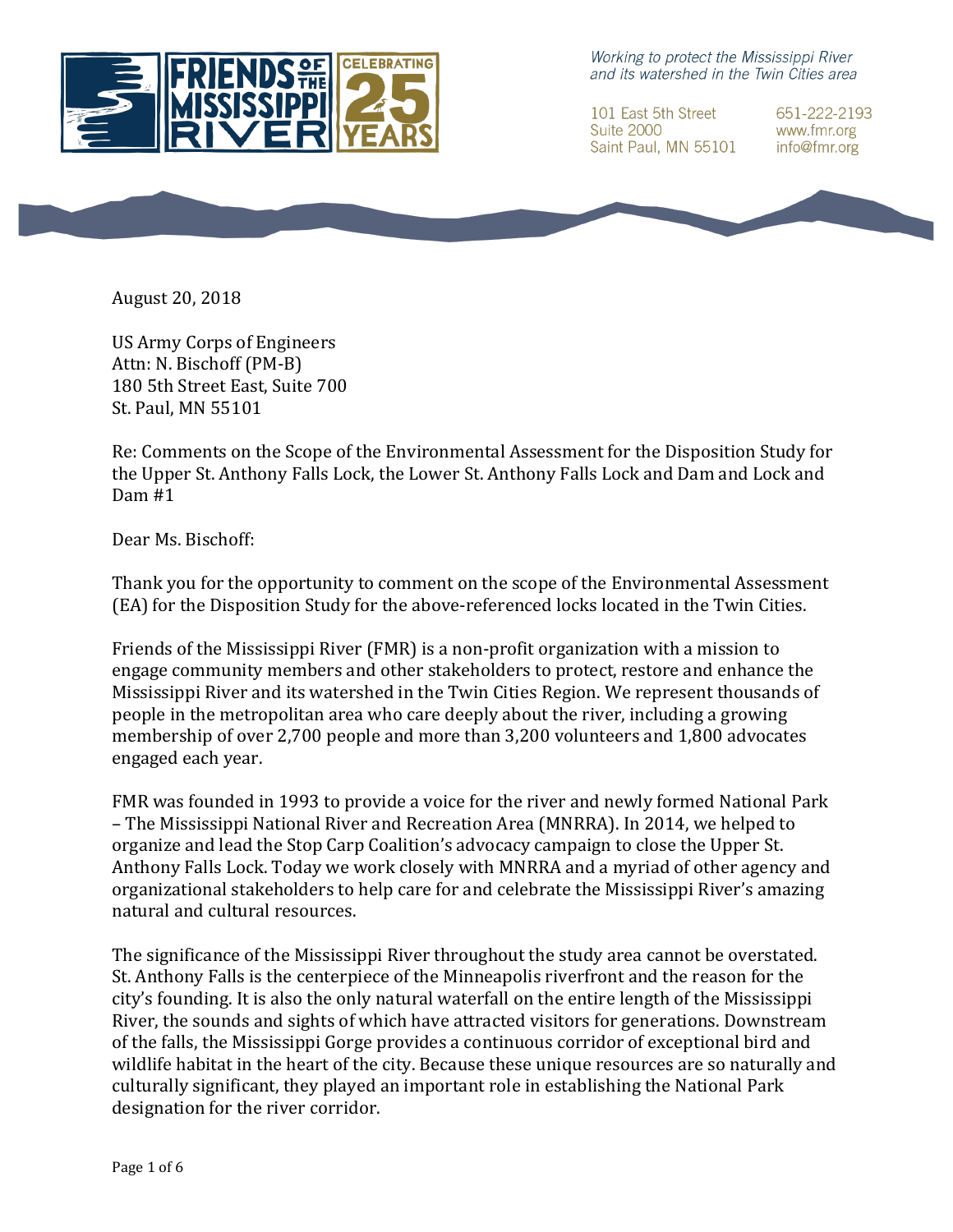During the past 25 years, the Minneapolis downtown riverfront has undergone an enormous transformation. Decades of neglect and environmental damage inspired the community to convert a blighted area to a National Historic District, a National Park and a vibrant downtown neighborhood, with well over two billion dollars invested to date. The river gorge has been a protected natural area since the late 19th century that today draws millions of hikers and bikers each year and a growing number of paddlers and rowers seeking refuge from the sounds and sights of the city.

We urge the Corps to conduct a thorough investigation of all the potential impacts to these important natural, cultural and recreational resources. Any recommendation to dispose of lock and dam infrastructure must be done in a manner that protects the environment, ensures public safety and provides public benefits to the community.

Generally speaking, FMR strongly supports the vision for a new visitor center at the Upper St. Anthony Falls Lock, put forth by Friends of the Lock Dam and the National Parks Conservation Association. We also support a robust evaluation of the environmental, social and economic impacts of dam removal for Lower St. Anthony Falls L&D and Ford/L&D1. Our comments on the scope of the EA are detailed below, followed by our specific recommendations for each component of the lock and dam infrastructure.

In conducting the disposition study and EA, Friends of the Mississippi River requests that the *Army Corps of Engineers evaluate and report on the following:* 

## **The Corps should include more options/alternatives in the study, including partial disposition.**

As described in the June 20, 2018 Scoping Public Notice, the disposition study evaluation will be limited to two possible outcomes: 1) no action, and 2) deauthorize and dispose.

The scope of the study is narrow and puts constraints on a process that should include a broad community discussion looking at multiple options. With so many stakeholders involved, this approach makes it difficult to truly serve the public interest.

A better approach would be to include "partial disposition" as an option. This would facilitate disposition of an individual location or infrastructure component, enabling the Corps to conduct a more nuanced evaluation that is better matched to the variable infrastructure, geography and uses in the project area. A one-size-fits-all approach is not a good match for studying the locks and dams at this location.

Right now there is a lot of community enthusiasm around the idea of repurposing the USAF Lock as a visitor center—partial disposition would allow these consensus ideas to move forward on a shorter timeframe.

Likewise there is an intense amount of energy around the proposal to remove the LSAF L&D and the L&D1, but the topic is very controversial, and the proposed ideas could benefit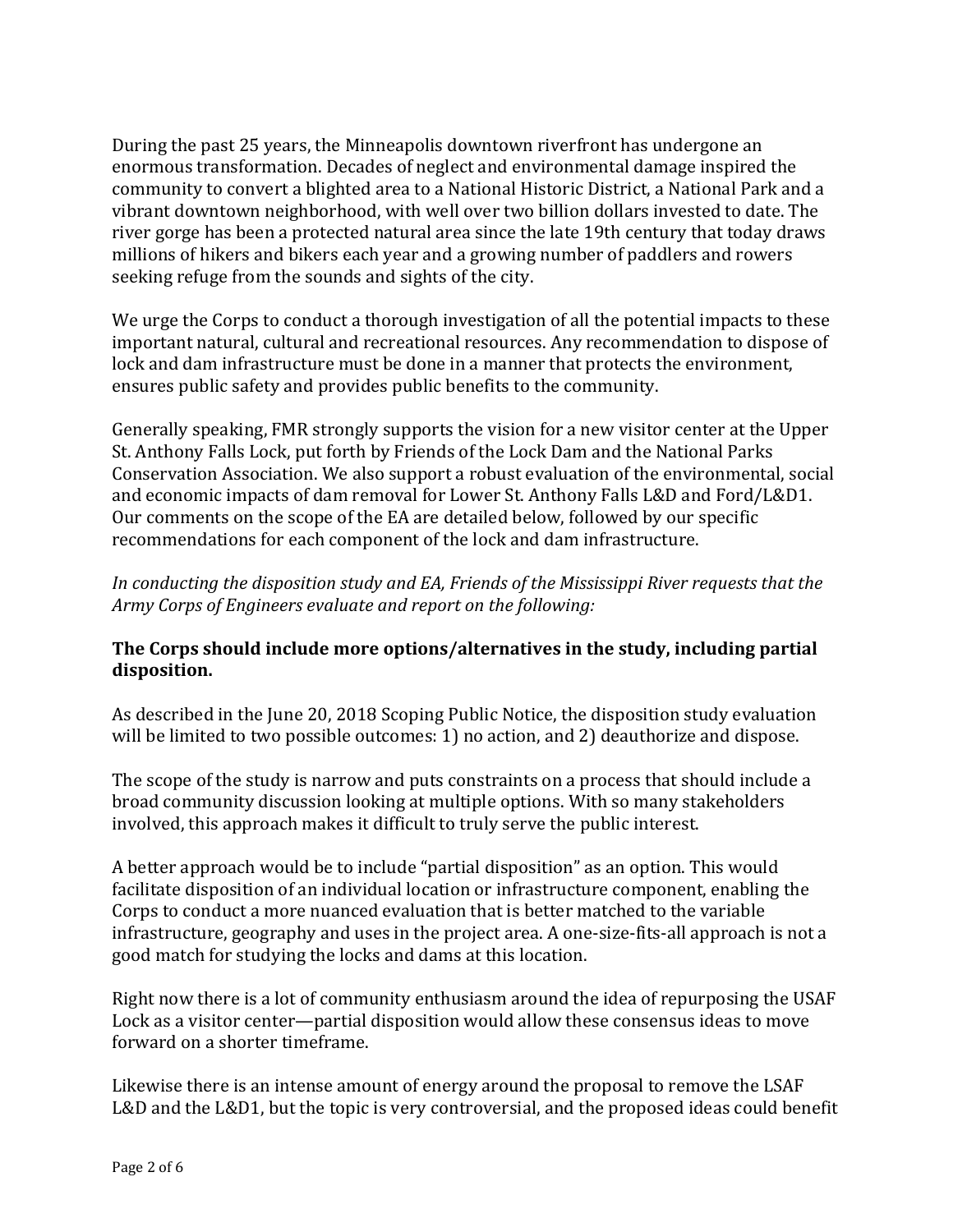from a longer and more inclusive process that is separated from studying disposition of the USAF Lock.

## **The Study should give high priority to alternatives that will continue to serve the public interest.**

As described in our introductory comments, the locks and dams to be studied are at the center of some of Minneapolis and St. Paul's most treasured public spaces. Located within a national park, a state critical area and two regional parks, these places have a history of public investment and serving the public good.

The downtown riverfront, in particular, is surrounded by historic treasures and other civic uses, and is bursting at the seams with people who are filling up new parks and trails faster than they can be built. The Army Corps of Engineers is part of the community that has and will continue to expand opportunities for the public to enjoy this special place on the iconic Mississippi River.

We strongly urge the Corps to carefully examine how each alternative will continue to serve the public interest and give the highest consideration to those alternatives that prioritize public use and enjoyment of the river, the parks and other public amenities. To accomplish this, the Corps will need to expand the scope of the study to include evaluation of more than two options. As we noted above, the current scope is too narrow to adequately address the needs and interests of the public for a site of this significance.

In addition to the inherent value these places provide, the locks and dams and everything that surrounds them represent many billions of dollars in public investment. We believe that all Corps recommendations to the U.S. Congress that result from this study should serve the public interest.

## **Special consideration should be given to evaluate potential impacts to the national park and its resources and programs**

The Mississippi National River and Recreation Area (MNRRA) was established by Congress as a National Park in 1988. The 72-mile corridor that runs from Dayton to Hastings represents the only unit of the National Park Service dedicated to celebrating and interpreting the Mississippi River. The Twin Cities metropolitan river corridor was given national park status because of its historical significance and outstanding natural resource value—and because this is where the Mississippi River changes the most, transitioning from a low-banked prairie river to a broad floodplain river lined with tall bluffs. A significant part of those changes occur at St. Anthony Falls and downstream in the Gorge.

As described in detail in the comment letter from MNRRA Superintendent John Anfinson, the Corps should evaluate the potential impacts each alternative will have on the seven resource types identified in the park's enabling legislation: historical, recreational, scenic, cultural, natural, economic, and scientific. Although not specifically called out in the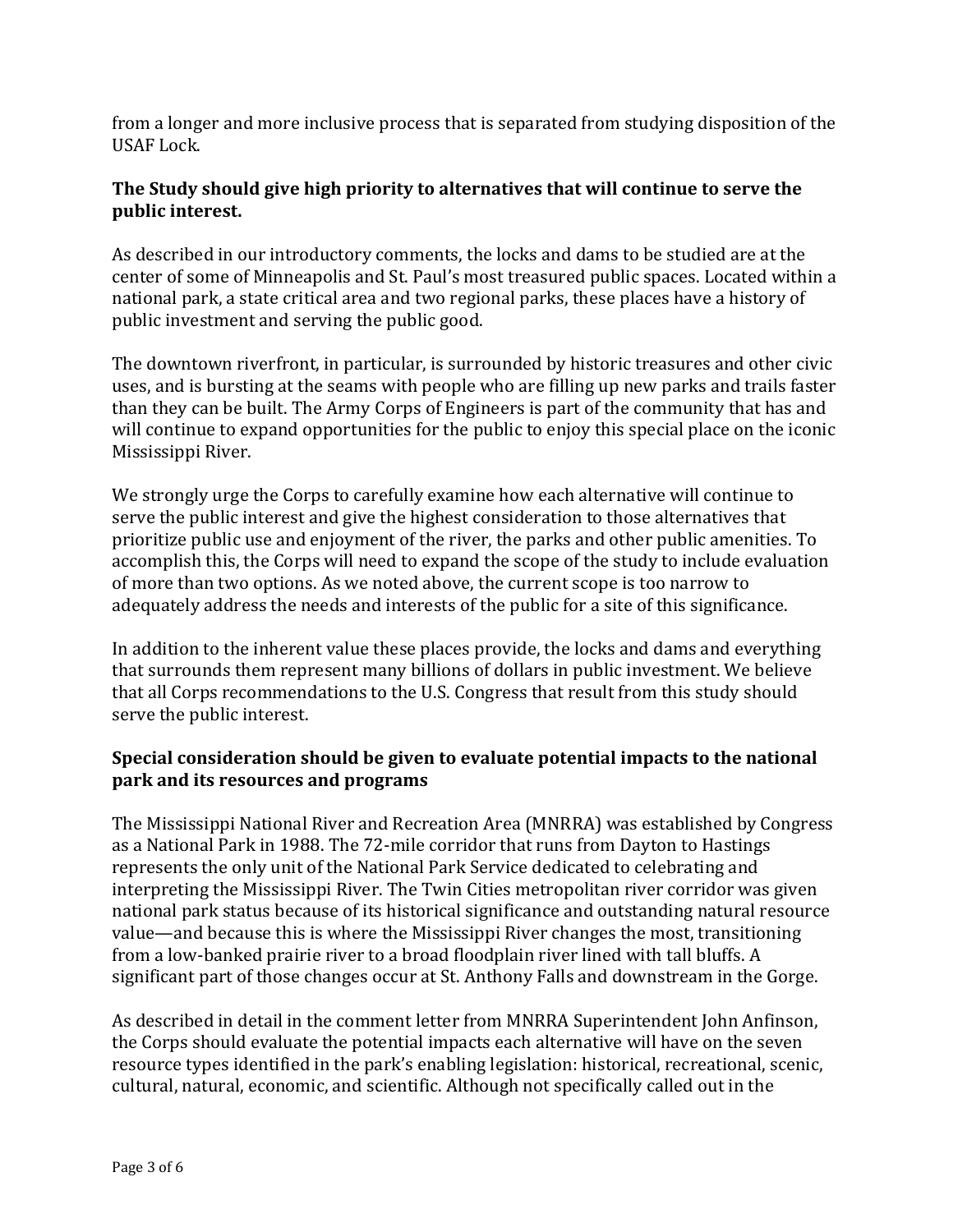legislation, water resources play an extremely important role in the health of the river and park, and impacts to water resources should also be evaluated.

In 2016, the State of Minnesota adopted rules for the Mississippi River Corridor Critical Area, a state designated corridor that shares a boundary with MNRRA. Since MNRRA does not have regulatory authority for development in the corridor, the MRCCA rules provide standards to protect key resources in the park. The Corps should evaluate all options/alternatives to ensure they are consistent with the state MRCCA rules (chapter 6106).

In addition to ensuring that National Park resources are protected, the Study should consider potential impacts to park users. According to the Metropolitan Council, the Central Riverfront Regional Park and the Mississippi Gorge Regional Park are among the top five most visited parks in the region, with close to five million park users annually. These numbers are likely to grow as Waterworks is built as a public gathering place and housing development continues to add residents, and park users, to the area.

Currently, National Park Service staff provides visitor services and tours at the USAF Lock observation deck. Their involvement has dramatically increased the number of people that visit, experience and enjoy the lock. This arrangement provides great visibility for both the NPS and the Corps, and it should continue.

NPS staff and their partners also conduct paddling activities in Minneapolis with youth and adults, and they host paddle share stations along the river. The Corps should consider potential impacts to these NPS programs and the growing interest in paddle sports on the Mississippi River.

The geographic area of this study is entirely within the MNRRA, and ideally, the Corps would engage MNRRA as a close federal partner in conducting this study. At a minimum, National Park Service staff should play the role of a consulting agency of special significance.

The possibility of disposal of any of the Corps' infrastructure could have enormous impacts on the National Park, and we would like to see MNRRA staff be closely consulted in the Corps' decision-making process.

# **The Corps should consider and report on adopted plans and initiatives in the EA**

The cultural and economic impacts should be studied and reported on in the *cumulative effects* section of the EA. There are numerous local, regional and national adopted plans, resolutions, initiatives and projects underway for this stretch of the river, and it is essential that the Corps review these documents, identify possible conflicts and/or inconsistencies with the disposition study alternatives and report on potential impacts to current and future river corridor plans and projects in the cumulative effects analysis of the EA document.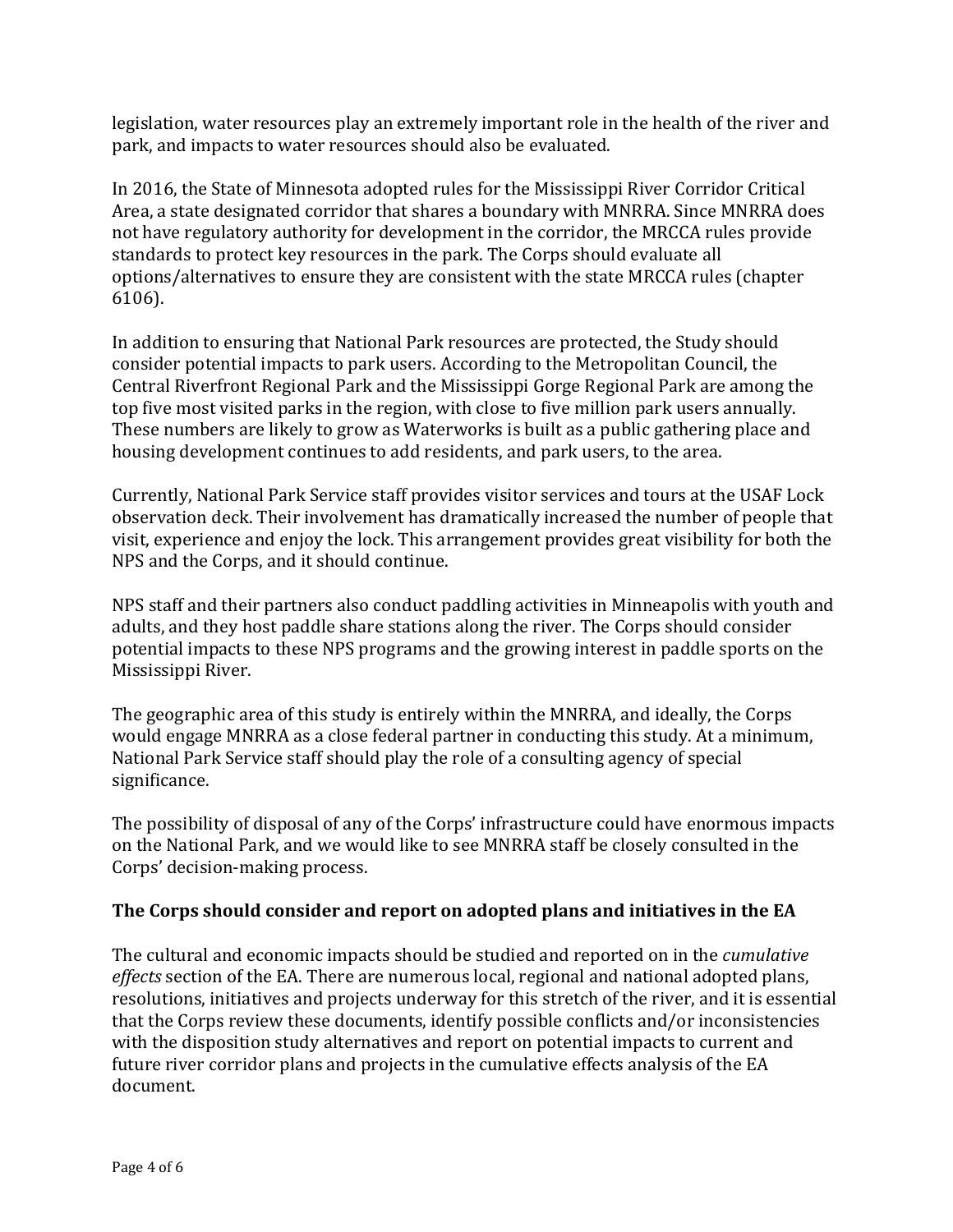### *Documents* to review include the following:

- Mississippi National River and Recreational Area Comprehensive Management Plan;
- State of Minnesota Mississippi River Corridor Critical Area, Minn. Rules Ch. 6106;
- City of Minneapolis Downtown Public Realm Framework Plan; City Resolution 2018R;
- Minneapolis Park & Recreation Board Central Mississippi Riverfront Regional Park Master Plan; Water Works/Mill Ruins Park; Mississippi Gorge Regional Park Master Plan (to be completed Spring 2019);
- Minneapolis Downtown Council Intersections: Downtown 2025 Plan;
- Meet Minneapolis Convention and Visitor Association Destination Transformation 2030;
- National Parks Conservation Association Transforming the Lock;
- St. Anthony Falls Heritage Board Changing Relationships to the Power of the Falls

# **The Corps should provide a detailed summary of the infrastructure O&M costs**

Some project elements, like the locks, dams and retaining walls, carry a high degree of risk and liability that a private owner or another agency may not be able to properly manage. For example, the large retaining wall at Lock #1 supports significant infrastructure, including Wabun Park and the Minnesota Veterans Home. Given the significant size of the structure and public infrastructure it supports, it is unlikely any private entity would be capable or willing to provide the same level of maintenance and oversight as the Corps.

Therefore it is imperative that the Corps provide the actual operations, maintenance, rehabilitation, and major rehabilitation costs annually, going back as far as the Corps has owned and operated the infrastructure, as well as all identified repairs or improvements that can be projected. This information is necessary to determine recurring maintenance problems that would require special expertise for any entity that might be interested in future ownership.

These potential costs, liabilities and safety concerns may lead to a determination that some components of the infrastructure cannot be safely conveyed to another entity and therefore must continue to be managed by the Corps. This provides further rationale for including partial disposition as an option in this study.

# The Study should consider impacts to the other essential functions of the Lock

In addition to navigation, USAF Lock has other purposes, including recreation, flood mitigation and water supply, all of which the Corps is uniquely qualified to manage given its expertise. The study must evaluate the impact disposal of USAF Lock would have on these other purposes, and spell out how the Corps would prevent or mitigate any negative consequences. If another entity takes ownership, an analysis would be needed to determine if the potential owner has the capacity to successfully maintain and operate this  $critical$  infrastructure without jeopardizing the City's water supply, endangering people and property during flooding or cutting off recreational use of the site.